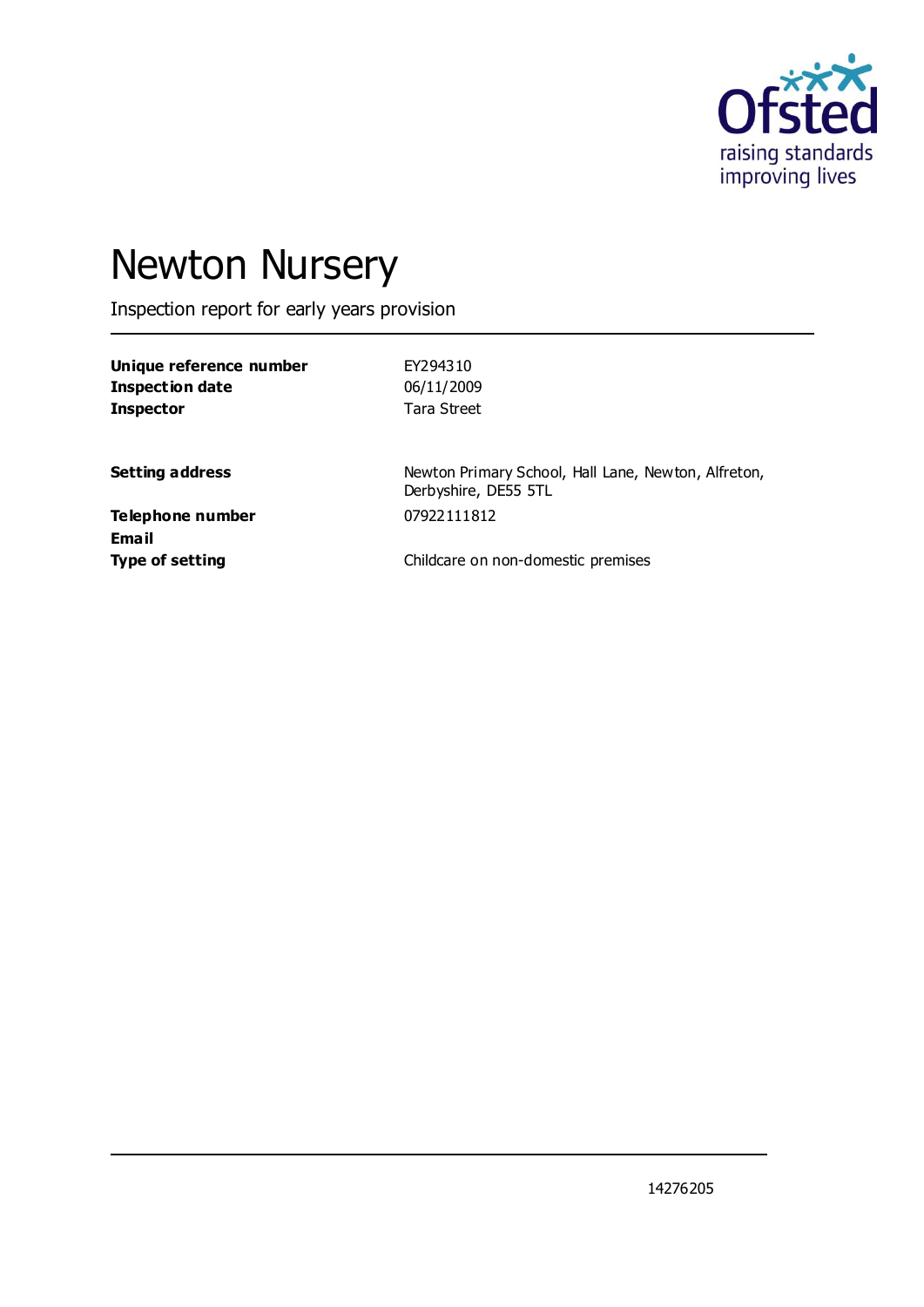The Office for Standards in Education, Children's Services and Skills (Ofsted) regulates and inspects to achieve excellence in the care of children and young people, and in education and skills for learners of all ages. It regulates and inspects childcare and children's social care, and inspects the Children and Family Court Advisory Support Service (Cafcass), schools, colleges, initial teacher training, work-based learning and skills training, adult and community learning, and education and training in prisons and other secure establishments. It rates council children's services, and inspects services for looked after children, safeguarding and child protection.

If you would like a copy of this document in a different format, such as large print or Braille, please telephone 08456 404040, or email enquiries@ofsted.gov.uk.

You may copy all or parts of this document for non-commercial educational purposes, as long as you give details of the source and date of publication and do not alter the information in any way.

Royal Exchange Buildings St Ann's Square Manchester M2 7LA

T: 08456 404040 Textphone: 0161 618 8524 E: enquiries@ofsted.gov.uk W: [www.ofsted.gov.uk](http://www.ofsted.gov.uk/)

© Crown copyright 2009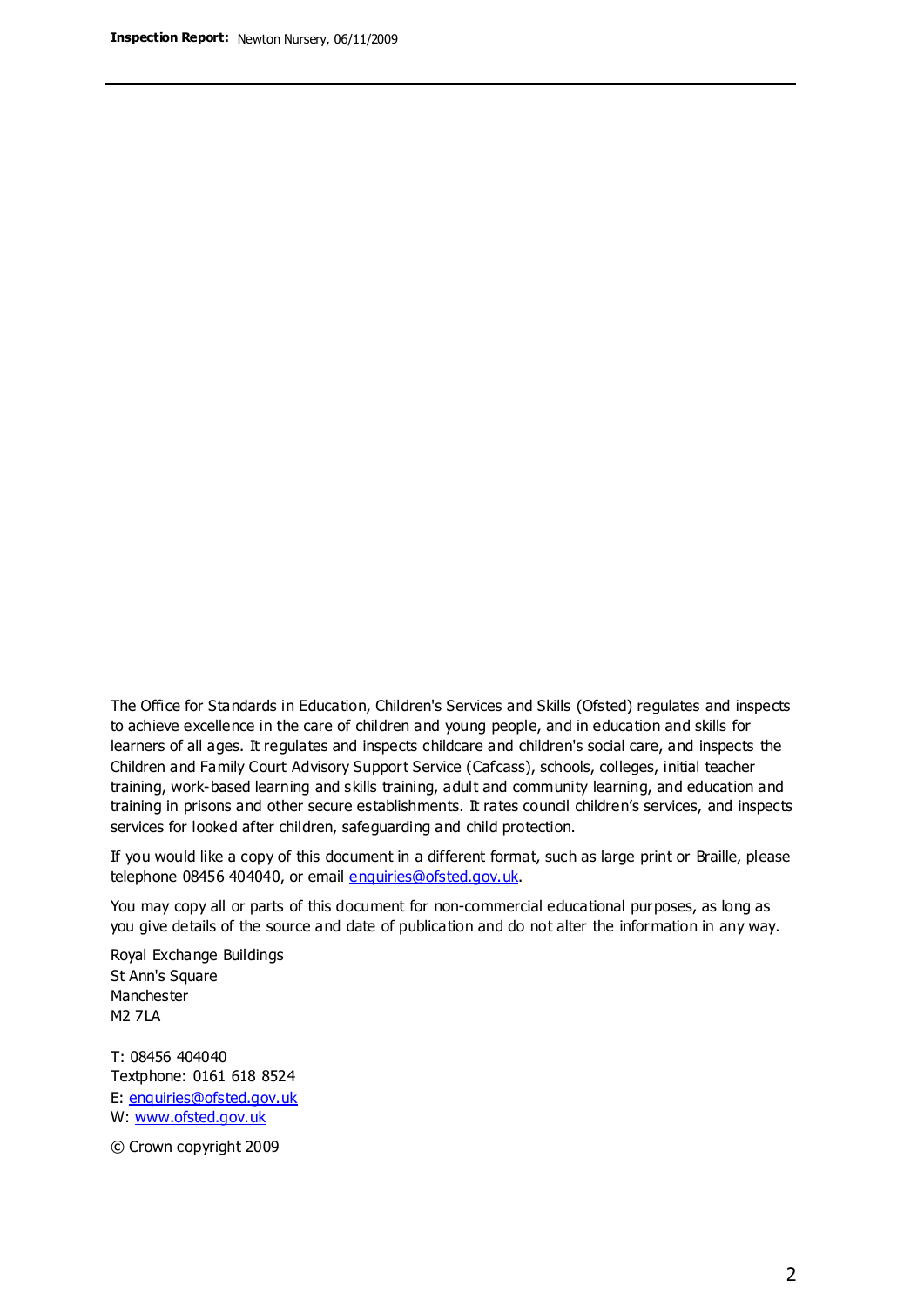# **Introduction**

This inspection was carried out by Ofsted under Sections 49 and 50 of the Childcare Act 2006 on the quality and standards of the registered early years provision. 'Early years provision' refers to provision regulated by Ofsted for children from birth to 31 August following their fifth birthday (the early years age group). The registered person must ensure that this provision complies with the statutory framework for children's learning, development and welfare, known as the *Early* Years Foundation Stage.

The provider must provide a copy of this report to all parents with children at the setting where reasonably practicable. The provider must provide a copy of the report to any other person who asks for one, but may charge a fee for this service (The Childcare (Inspection) Regulations 2008 regulations 9 and 10).

Children only attend this setting before and/or after the school day and/or during the school holidays. The judgements in this report reflect the quality of early years provision offered to children during those periods.

Please see our website for more information about each childcare provider. We publish inspection reports, conditions of registration and details of complaints we receive where we or the provider take action to meet the requirements of registration.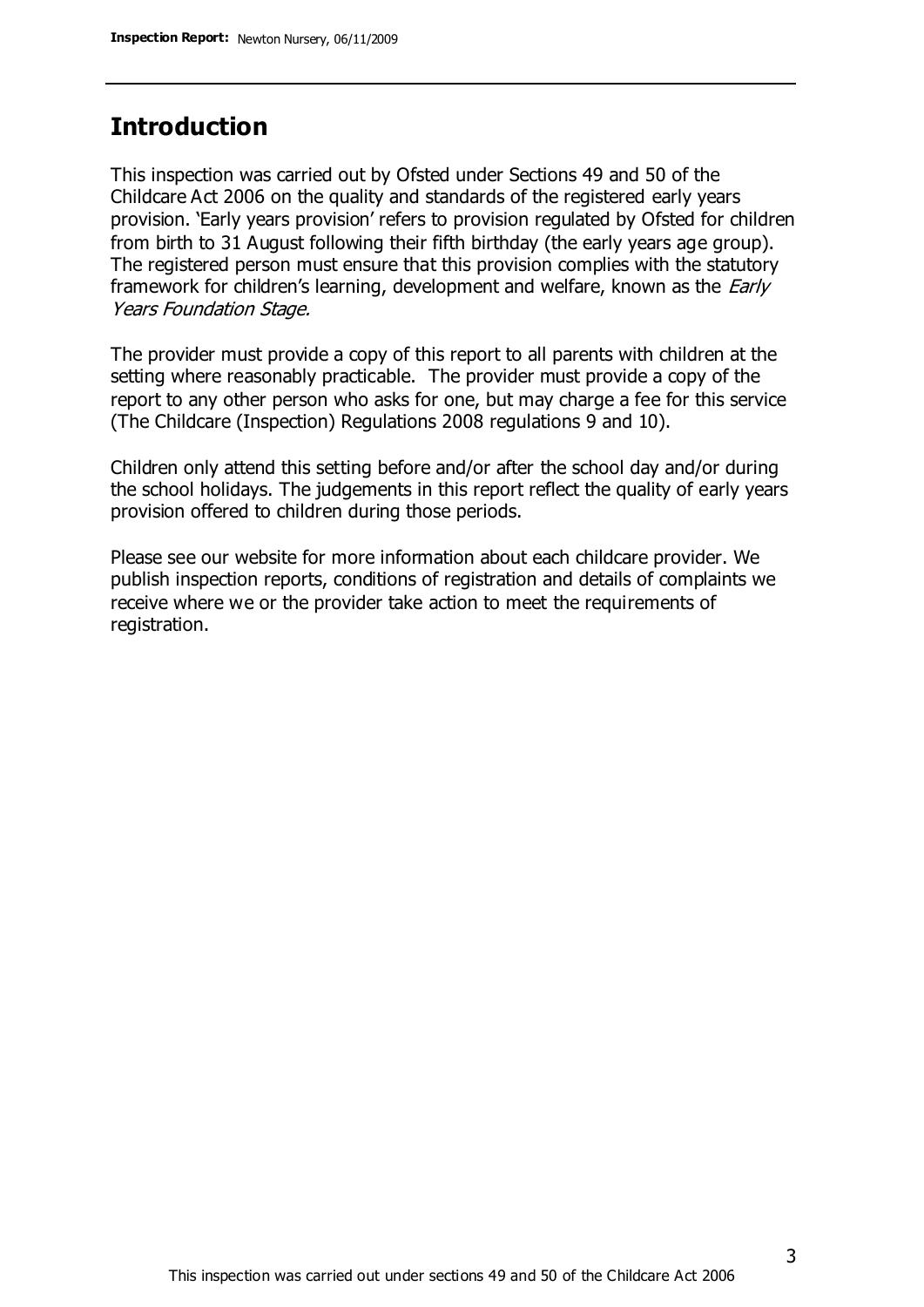# **Description of the setting**

Newton Nursery is run by a voluntary committee who delegate day-to-day responsibility to the staff. It opened in 2004 and operates from the nursery playroom within Newton Primary School in Alfreton, Derbyshire. There are no issues which may hinder access to the premises. Children have access to a secure enclosed outdoor play area. The nursery serves the local area and surrounding villages. A maximum of 26 children aged two to five years may attend the setting at any one time. The group is open five days a week from 8.50am to 11.50am term-time only.

There are currently 32 children on roll who are within the Early Years Foundation Stage (EYFS). Of these, 16 are in receipt of funding for early education. The setting supports children who speak English as an additional language. The provision is registered by Ofsted on the Early Years Register.

There are seven members of staff, including the managers, who work directly with the children. All of the staff hold appropriate early years qualifications to Level 3 and above. The club is a member of the Pre-school Learning Alliance and receives support from the local authority.

### **The overall effectiveness of the early years provision**

Overall the quality of the provision is good.

This is a good nursery where children are provided with high levels of care and make positive progress in their learning and development. Staff offer an inclusive and welcoming service, supporting all children to actively participate in activities which meet their individual interests and developmental needs. Children are confident, independent and clearly enjoy their time at the nursery. The nursery is led by motivated and experienced managers who embrace the process of selfevaluation and demonstrate a very positive attitude towards continuous improvement.

# **What steps need to be taken to improve provision further?**

To fully meet the specific requirements of the EYFS, the registered person must:

request written permission from all parents at the time of each child's admission to the provision for seeking any necessary emergency medical advice or treatment in the future (Safeguarding and Promoting Children's Welfare). 21/11/2009

To further improve the early years provision the registered person should: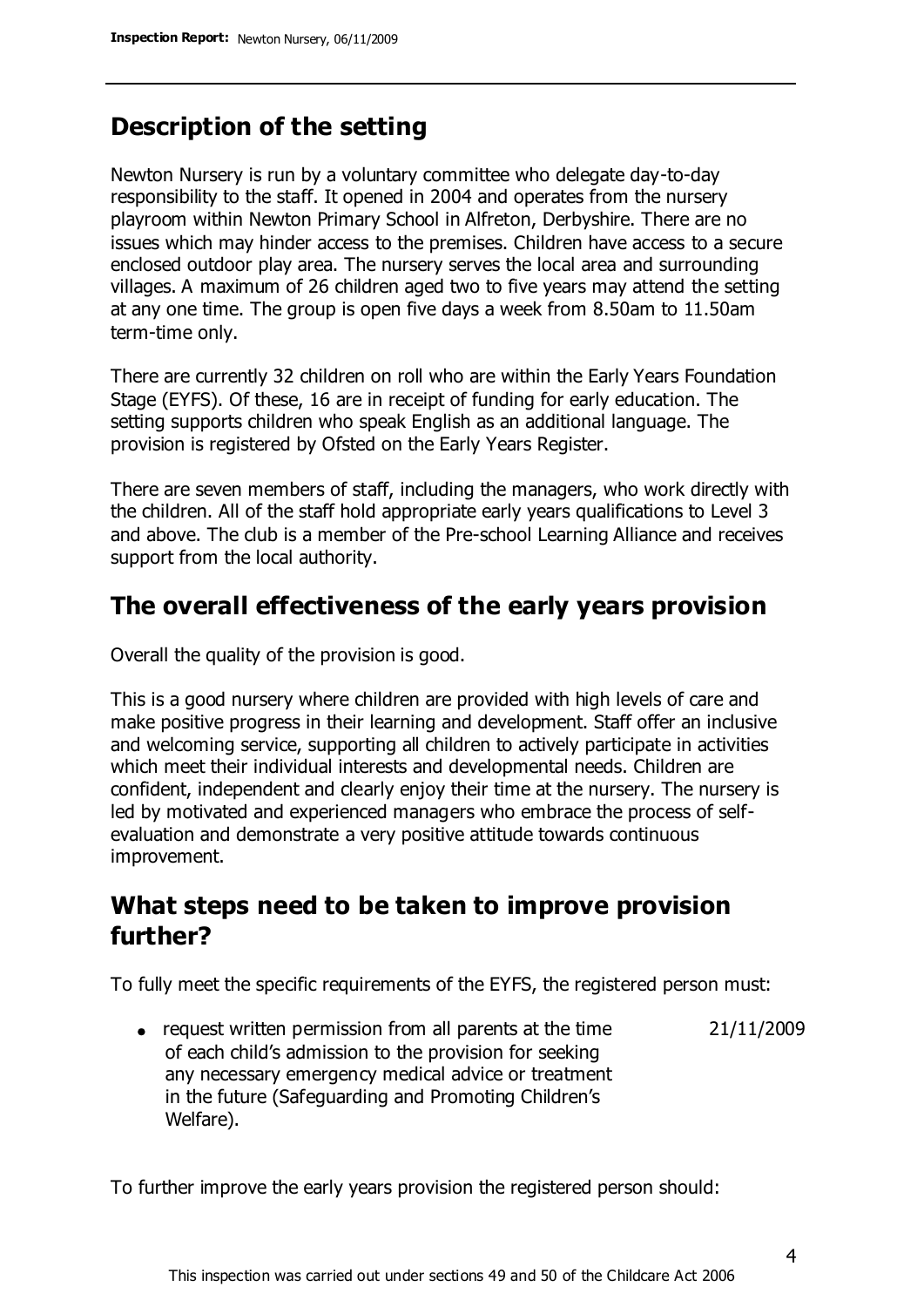- update policies and procedures to ensure they are fully in line with the statutory framework for the Early Years Foundation Stage
- develop further use of local resources to further enhance children's understanding of the world around them.

# **The effectiveness of leadership and management of the early years provision**

The managers and staff work together as a motivated and cohesive team as they share a commitment to offering the best possible experiences to children and their families. Children are cared for by staff who have completed a wide range of training to ensure they have strong knowledge and understanding of their roles and responsibilities. Most of the records, policies and procedures, which are required for the safe and efficient management of the setting, are in place, although these have not yet been updated to ensure they fully reflect the Early Years Foundation Stage requirements. These are implemented appropriately to ensure that the needs of all children are met and that they are protected. However, written permission in not consistently requested from parents for the seeking of any necessary emergency medical advice or treatment in the future, which is a requirement of the Early Years Foundation Stage. All staff have an upto-date understanding of safeguarding children issues. Thorough risk assessments of the areas accessed by the children are conducted and the nursery is stringent in the organisation of routines to ensure children's safety is prioritised. Robust vetting procedures are in place to ensure that children are cared for by suitable people.

The manager and staff strive to improve their practice, consistently monitoring and evaluating the quality and standards at the nursery. Regular staff meetings provide valuable opportunities for staff to share good practice and to identify their training needs, which are prioritised by the managers. Recommendations made at the last inspection have been fully addressed. A positive equality and diversity policy outlines a commitment to promoting inclusive practice at the nursery, ensuring all children can achieve as well as they can regardless of their background. Staff's organisation of the environment and resources appropriately supports children to become independent learners and develop confidence.

Managers and staff demonstrate a clear commitment to working in partnership with parents and provide regular opportunities for parents to become involved in the life of the nursery. The nursery has successfully established links with the other early years settings that children attend to ensure optimum continuity of care. The managers employ a whole group approach and are enthusiastic and passionate about their role in raising standards for children.

# **The quality and standards of the early years provision and outcomes for children**

Staff demonstrate a strong knowledge and understanding of the Early Years Foundation Stage and how to promote children's learning and development. The nursery effectively assesses children's starting points at registration and this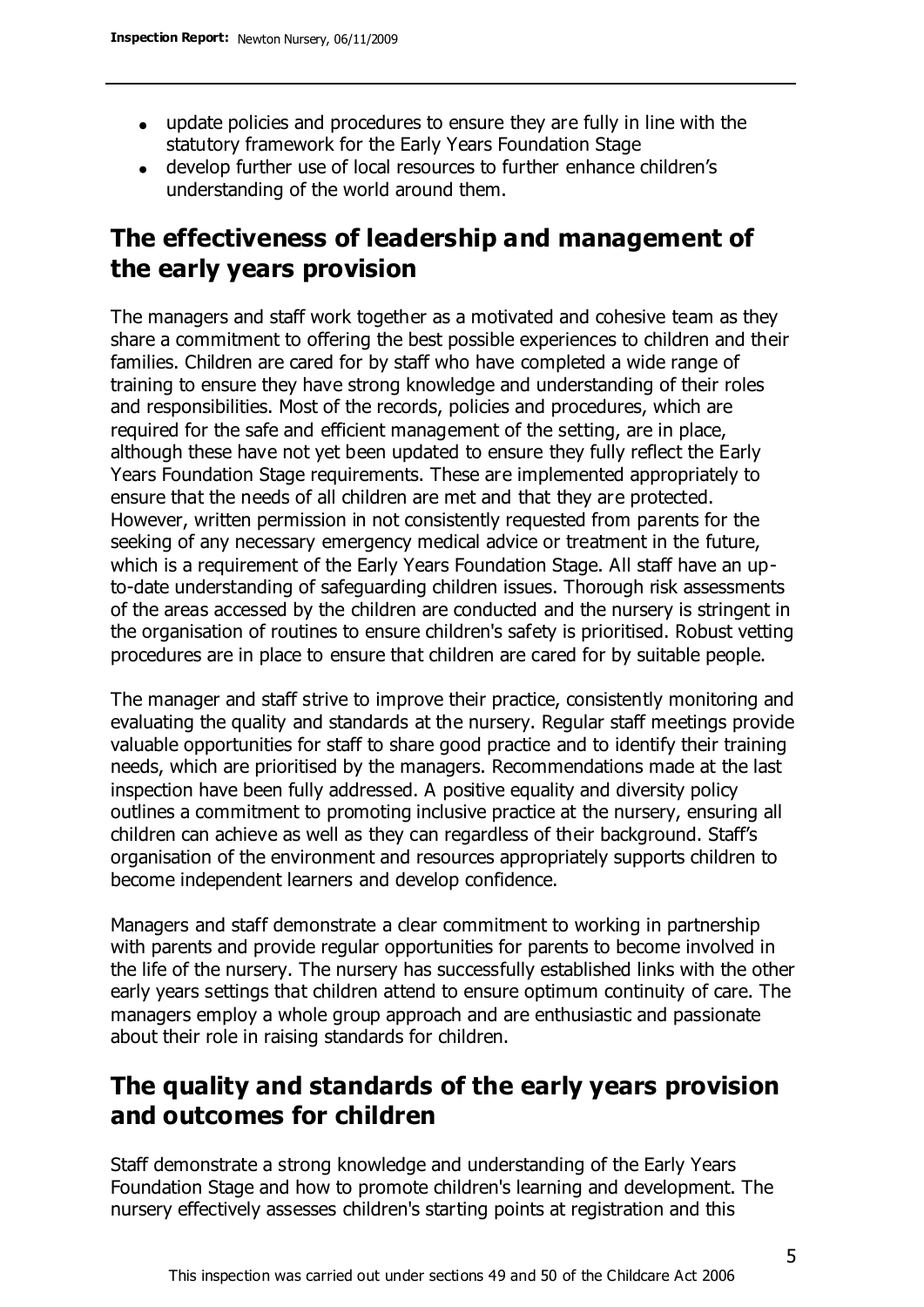enables staff to value and build upon their existing skills. Staff plan purposeful activities, which reflect a wide range of learning opportunities, covering all six areas of learning. Children benefit from a balance of adult-led and child-initiated activities and the routine is flexible to allow them to pursue their own interests. As a result, children are motivated, interested and enjoy learning.

Staff are intuitive of children's individual learning needs and routinely undertake sensitive observational assessment to identify children's learning priorities. As a result, all learning experiences are relevant and match children's stages of development. There are plenty of opportunities for children to play alongside each other and staff introduce situations to encourage turn taking and sharing of resources. In addition, staff make very good use of incidental opportunities to develop children's natural curiosity. For example, initiating discussions about insects after finding caterpillars in the organic garden where they plant and care for bulbs, winter pansies and vegetables.

Children thrive and achieve well as staff spend the majority of their time at their level, interacting with them. Children are able to make choices and can easily access a wide variety of resources and equipment. Children develop good language skills as staff talk to them constantly about what they are doing. For example, children use the words 'clean' and 'germs' whilst washing their hands. Children routinely learn about health and staying safe through activities and daily routines, for example, through reminders about using the large play apparatus sensibly. The nursery fully promotes healthy eating by providing all children with a well-balanced range of nutritious snacks. The rich, varied environment fully supports children's development in all areas.

Children are beginning to develop an understanding of diversity as staff encourage positive, open discussion about people's similarities and differences. They enjoy regular visitors to the setting to promote their awareness of the world around them, such as 'The Animal Woman'. However, local resources are not fully utilised to further enhance children's understanding of their community and the locality. Children develop basic numeracy skills from a young age to enhance their future economic well-being. For example, children are encouraged to develop their counting skills through everyday routines, such as counting the number of ducks in the water tray and singing counting songs. Children have regular opportunities to collaborate, negotiate and narrate as they build dens, make sand cakes and play with the role play hairdressing equipment.